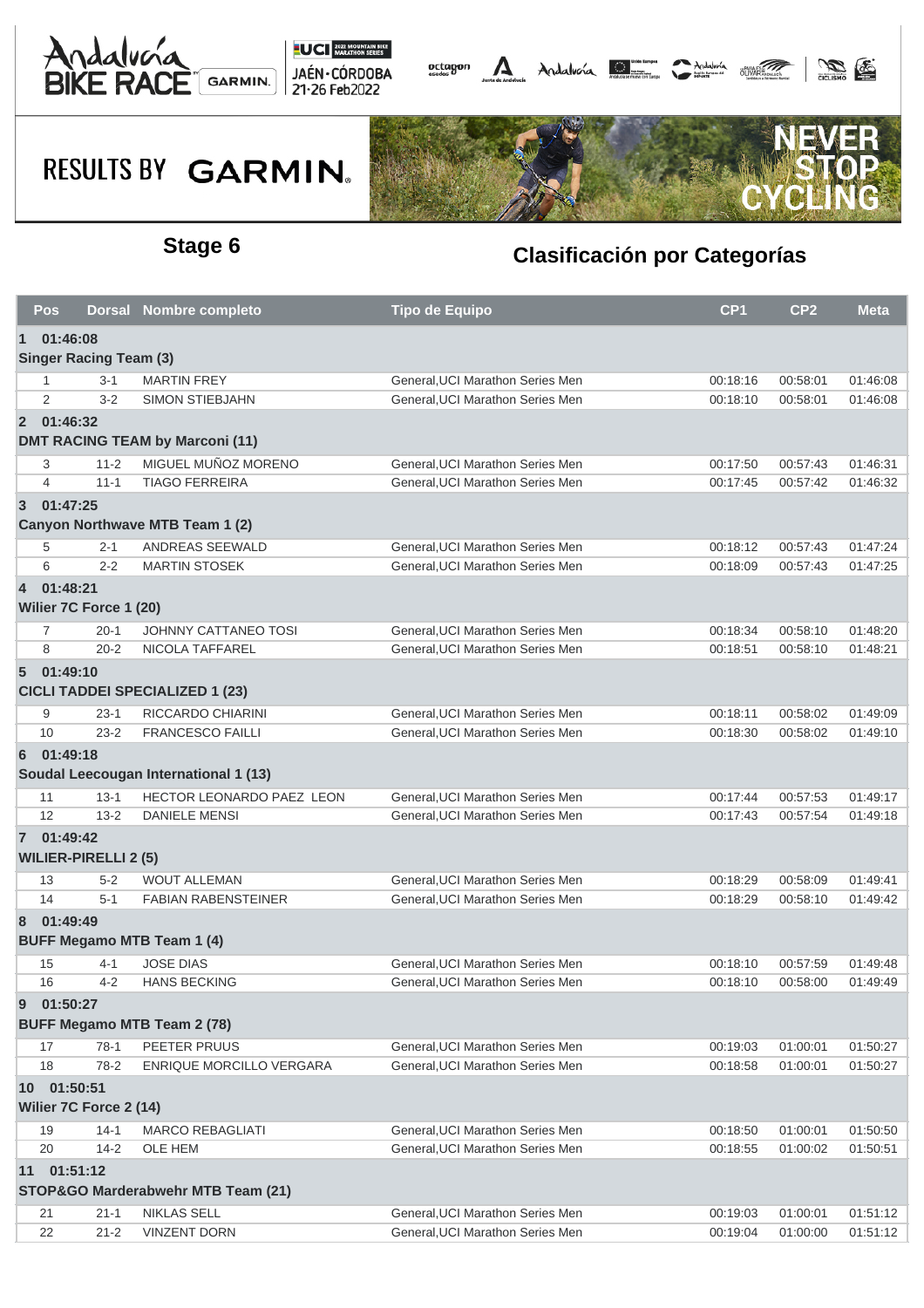





| Pos         |                                | <b>Dorsal Nombre completo</b>            | Tipo de Equipo                   | CP <sub>1</sub> | CP <sub>2</sub> | <b>Meta</b> |
|-------------|--------------------------------|------------------------------------------|----------------------------------|-----------------|-----------------|-------------|
| 12 01:51:33 |                                |                                          |                                  |                 |                 |             |
|             |                                | <b>DMT RACING TEAM by Marconi 2 (19)</b> |                                  |                 |                 |             |
| 23          | $19 - 2$                       | <b>FILIPE FRANCISCO</b>                  | General, UCI Marathon Series Men | 00:19:49        | 01:00:19        | 01:51:32    |
| 24          | $19-1$                         | <b>ANDREAS MILTIADIS</b>                 | General, UCI Marathon Series Men | 00:19:46        | 01:00:19        | 01:51:33    |
| 13 01:51:40 |                                |                                          |                                  |                 |                 |             |
|             |                                | <b>SCOTT CALA BANDIDA 1 (10)</b>         |                                  |                 |                 |             |
| 25          | $10 - 2$                       | JOSE MARIA SANCHEZ RUIZ                  | General, UCI Marathon Series Men | 00:18:30        | 00:58:01        | 01:51:40    |
| 26          | $10 - 1$                       | FRANCESC GUERRA CARRETERO                | General, UCI Marathon Series Men | 00:18:31        | 00:58:00        | 01:51:40    |
| 14 01:52:27 |                                |                                          |                                  |                 |                 |             |
|             |                                | <b>SOUDAL LEECOUGAN TEAM (30)</b>        |                                  |                 |                 |             |
| 27          | $30 - 2$                       | <b>MASSIMO ROSA</b>                      | General, UCI Marathon Series Men | 00:19:47        | 01:00:51        | 01:52:26    |
| 28          | $30-1$                         | <b>STEFANO VALDRIGHI</b>                 | General, UCI Marathon Series Men | 00:19:54        | 01:00:51        | 01:52:27    |
| 15 01:52:40 |                                |                                          |                                  |                 |                 |             |
|             |                                | Soudal Leecougan International 2 (24)    |                                  |                 |                 |             |
| 29          | $24 - 1$                       | <b>TONY LONGO</b>                        | General, UCI Marathon Series Men | 00:18:32        | 00:58:42        | 01:52:39    |
| 30          | $24 - 2$                       | ALEKSEI MEDVEDEV                         | General, UCI Marathon Series Men | 00:18:41        | 00:58:42        | 01:52:40    |
| 16 01:52:43 |                                |                                          |                                  |                 |                 |             |
|             | <b>CANNONDALE TB (17)</b>      |                                          |                                  |                 |                 |             |
| 31          | $17 - 2$                       | <b>FRAN HERRERO CASAS</b>                | General, UCI Marathon Series Men | 00:20:04        | 01:01:15        | 01:52:42    |
| 32          | $17 - 1$                       | PABLO GUERRERO BONILLA                   | General, UCI Marathon Series Men | 00:20:01        | 01:01:13        | 01:52:43    |
| 17 01:52:44 |                                |                                          |                                  |                 |                 |             |
|             |                                | <b>CICLI TADDEI SPECIALIZED 2 (50)</b>   |                                  |                 |                 |             |
| 33          | $50-1$                         | <b>FRANCESCO CASAGRANDE</b>              | General, UCI Marathon Series Men | 00:19:48        | 01:00:51        | 01:52:44    |
| 34          | $50 - 2$                       | <b>VINCENZO SAITTA</b>                   | General, UCI Marathon Series Men | 00:19:22        | 01:00:51        | 01:52:44    |
| 18 01:53:18 |                                |                                          |                                  |                 |                 |             |
|             | VAS - Cycling Friendly (37)    |                                          |                                  |                 |                 |             |
| 35          | $37 - 2$                       | <b>JESUS DEL NERO MONTES</b>             | General, UCI Marathon Series Men | 00:19:58        | 01:01:14        | 01:53:17    |
| 36          | $37-1$                         | RAUL BERMUDEZ ARJONA                     | General, UCI Marathon Series Men | 00:20:00        | 01:01:15        | 01:53:18    |
| 19 01:53:25 |                                |                                          |                                  |                 |                 |             |
|             | Team BULLS 2 (6)               |                                          |                                  |                 |                 |             |
| 37          | $6 - 2$                        | <b>HANSUELI STAUFFER</b>                 | General, UCI Marathon Series Men | 00:20:11        | 01:01:15        | 01:53:25    |
| 38          | $6 - 1$                        | <b>ALBAN LAKATA</b>                      | General, UCI Marathon Series Men | 00:19:51        | 01:01:14        | 01:53:25    |
| 20 01:53:57 |                                |                                          |                                  |                 |                 |             |
|             | <b>Pure Encapsulations (9)</b> |                                          |                                  |                 |                 |             |
| 39          | $9 - 1$                        | <b>MANUEL PLIEM</b>                      | General, UCI Marathon Series Men | 00:19:25        | 01:00:53        | 01:53:57    |
| 40          | $9 - 2$                        | <b>FRANS CLAES</b>                       | General, UCI Marathon Series Men | 00:19:22        | 01:00:53        | 01:53:57    |
| 21 01:56:15 |                                |                                          |                                  |                 |                 |             |
|             | <b>Team GARMIN (31)</b>        |                                          |                                  |                 |                 |             |
| 41          | $31 - 2$                       | NELSON VERA RAMOS                        | General, UCI Marathon Series Men | 00:20:29        | 01:02:57        | 01:56:14    |
| 42          | $31 - 1$                       | <b>FADRI BARANDUN</b>                    | General, UCI Marathon Series Men | 00:20:28        | 01:02:58        | 01:56:15    |
| 22 01:56:17 |                                |                                          |                                  |                 |                 |             |
|             |                                | <b>EXTREMADURA-ECOPILAS (27)</b>         |                                  |                 |                 |             |
| 43          | $27-1$                         | MANUEL CORDERO MORGADO                   | General, UCI Marathon Series Men | 00:20:33        | 01:02:56        | 01:56:16    |
| 45          | $27 - 2$                       | ALVARO LOBATO MATIAS                     | General, UCI Marathon Series Men | 00:20:35        | 01:02:58        | 01:56:17    |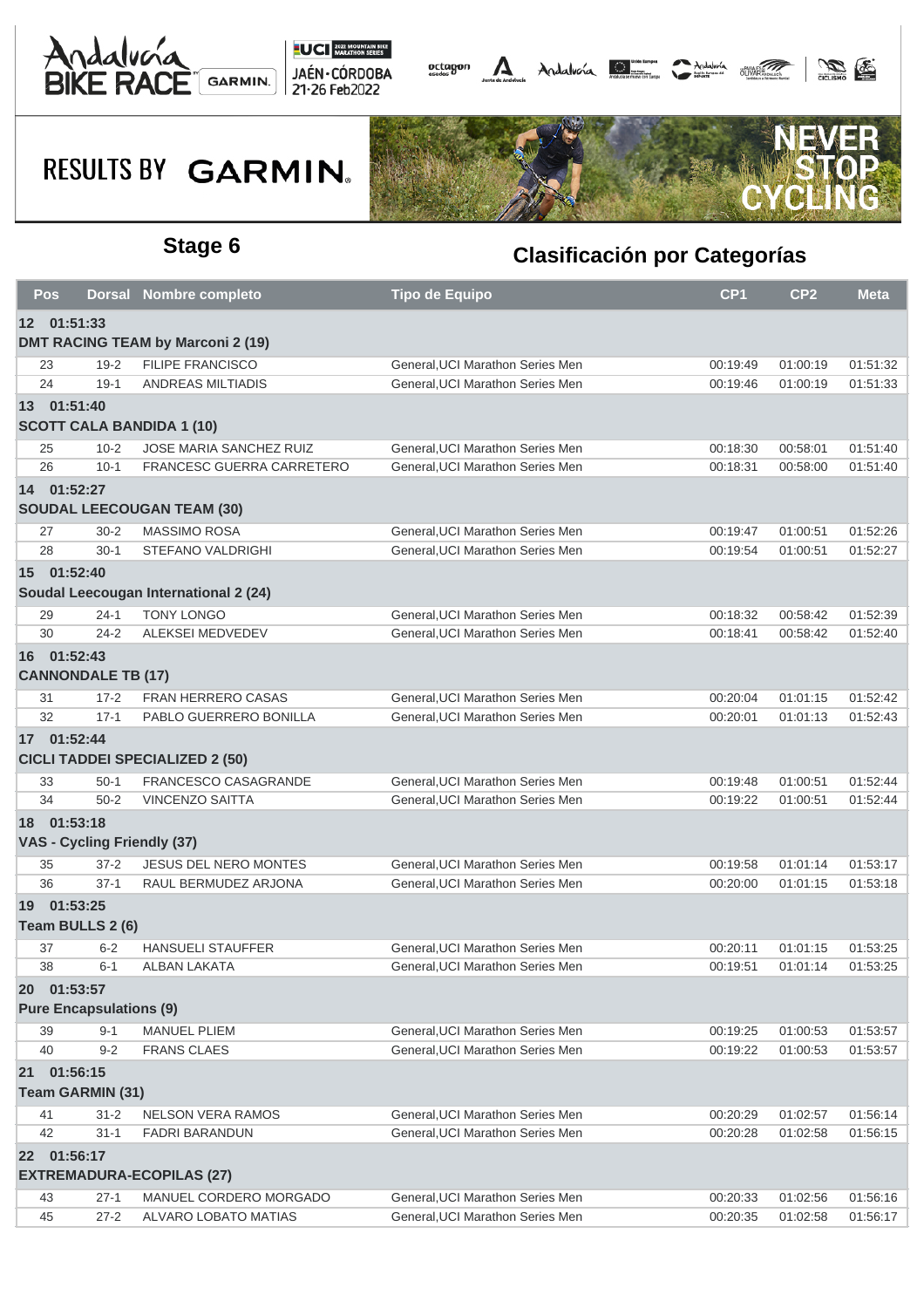





|    | <b>Pos</b>          |                                | Dorsal Nombre completo                          | <b>Tipo de Equipo</b>                                                | CP <sub>1</sub>      | CP <sub>2</sub>      | <b>Meta</b>          |
|----|---------------------|--------------------------------|-------------------------------------------------|----------------------------------------------------------------------|----------------------|----------------------|----------------------|
| 23 | 01:56:19            |                                |                                                 |                                                                      |                      |                      |                      |
|    |                     | <b>GoodMan Cycles (53)</b>     |                                                 |                                                                      |                      |                      |                      |
|    | 44                  | $53-1$                         | <b>LUCAS LESOIN</b>                             | General, UCI Marathon Series Men                                     | 00:20:20             | 01:02:57             | 01:56:16             |
|    | 46                  | $53 - 2$                       | <b>SEBASTIEN BURNET</b>                         | General, UCI Marathon Series Men                                     | 00:20:30             | 01:02:58             | 01:56:19             |
|    | 24 01:56:48         |                                |                                                 |                                                                      |                      |                      |                      |
|    |                     | <b>SCOTT FRENCH (18)</b>       |                                                 |                                                                      |                      |                      |                      |
|    | 47                  | $18-1$                         | <b>EMILIEN MOURIER</b>                          | General, UCI Marathon Series Men                                     | 00:20:11             | 01:02:57             | 01:56:48             |
|    | 48                  | $18 - 2$                       | <b>SIMON LAURENT</b>                            | General, UCI Marathon Series Men                                     | 00:20:36             | 01:02:58             | 01:56:48             |
|    | 25 01:57:14         |                                |                                                 |                                                                      |                      |                      |                      |
|    | <b>KMC (25)</b>     |                                |                                                 |                                                                      |                      |                      |                      |
|    | 49                  | $25 - 2$                       | <b>TIM SMEENGE</b>                              | General, UCI Marathon Series Men                                     | 00:19:50             | 01:04:47             | 01:57:14             |
|    | 50                  | $25 - 1$                       | <b>TEUS RUIJTER</b>                             | General, UCI Marathon Series Men                                     | 00:19:50             | 01:04:48             | 01:57:14             |
|    | 26 01:58:16         |                                |                                                 |                                                                      |                      |                      |                      |
|    |                     |                                | Mountainbike.be - Goeman Scott (55)             |                                                                      |                      |                      |                      |
|    | 53                  | $55 - 2$                       | <b>JOCHEN DE VOCHT</b>                          | General, UCI Marathon Series Men                                     | 00:21:37             | 01:04:28             | 01:58:16             |
|    | 54                  | $55 - 1$                       | <b>ERNO MCCRAE</b>                              | General, UCI Marathon Series Men                                     | 00:21:34             | 01:04:27             | 01:58:16             |
|    | 27 01:58:51         |                                |                                                 |                                                                      |                      |                      |                      |
|    |                     |                                | Sporttreff 2.0/DDMC Güldenmoor (32)             |                                                                      |                      |                      |                      |
|    | 55                  | $32 - 2$                       | LENNARD HEIDENREICH                             | General, UCI Marathon Series Men                                     | 00:21:09             | 01:04:29             | 01:58:51             |
|    | 56                  | $32 - 1$                       | PAUL HäUSER                                     | General, UCI Marathon Series Men                                     | 00:20:55             | 01:04:28             | 01:58:51             |
|    | 28 02:00:43         |                                |                                                 |                                                                      |                      |                      |                      |
|    |                     | <b>MC Racing Team (41)</b>     |                                                 |                                                                      |                      |                      |                      |
|    | 60                  | $41 - 2$                       | MICHAEL WOHLGEMUTH                              | General, UCI Marathon Series Men                                     | 00:20:45             | 01:04:48             | 02:00:42             |
|    | 61                  | $41 - 1$                       | SIMONE FERRERO                                  | General, UCI Marathon Series Men                                     | 00:21:36             | 01:05:02             | 02:00:43             |
| 29 | 02:00:43            |                                |                                                 |                                                                      |                      |                      |                      |
|    |                     | <b>BeeHi Factory Team (40)</b> |                                                 |                                                                      |                      |                      |                      |
|    | 59                  | $40 - 2$                       | <b>JOSE SANCHEZ PORRAS</b>                      | General, UCI Marathon Series Men                                     | 00:21:10             | 01:05:01             | 02:00:42             |
|    | 62                  | $40 - 1$                       | <b>FRANCISCO MARTINEZ TRILLO</b>                | General.UCI Marathon Series Men                                      | 00:21:13             | 01:05:01             | 02:00:43             |
|    |                     |                                |                                                 |                                                                      |                      |                      |                      |
|    | 30 02:01:26         |                                |                                                 |                                                                      |                      |                      |                      |
|    | Rockrider (39)      |                                |                                                 |                                                                      |                      |                      |                      |
|    | 63                  | $39-1$                         | <b>MILTON RAMOS GAMEZ</b>                       | General, UCI Marathon Series Men                                     | 00:21:50             | 01:06:16             | 02:01:26             |
|    | 64                  | $39 - 2$                       | JOSEPH DE POORTERE EMELIEN                      | General, UCI Marathon Series Men                                     | 00:21:34             | 01:06:17             | 02:01:26             |
|    | 31 02:01:40         |                                |                                                 |                                                                      |                      |                      |                      |
|    | <b>MTBS.CZ (22)</b> |                                |                                                 |                                                                      |                      |                      |                      |
|    | 65                  | $22 - 1$                       | <b>MILAN DAMEK</b>                              | General, UCI Marathon Series Men                                     | 00:21:19             | 01:05:03             | 02:01:40             |
|    | 66                  | $22 - 2$                       | <b>LUKAS KAUFMANN</b>                           | General, UCI Marathon Series Men                                     | 00:21:10             | 01:05:02             | 02:01:40             |
|    | 32 02:03:04         |                                |                                                 |                                                                      |                      |                      |                      |
|    |                     |                                | Team La Forestiere Rosti / Gardanne Velo (33)   |                                                                      |                      |                      |                      |
|    | 69                  | $33 - 2$                       | <b>JULIEN DESJARDINS</b>                        | General, UCI Marathon Series Men                                     | 00:21:38             | 01:06:15             | 02:03:04             |
|    | 70                  | $33 - 1$                       | <b>MAXIME SAONIT</b>                            | General, UCI Marathon Series Men                                     | 00:21:38             | 01:06:15             | 02:03:04             |
| 33 | 02:03:36            |                                |                                                 |                                                                      |                      |                      |                      |
|    |                     | Kopman-Novator (15)            |                                                 |                                                                      |                      |                      |                      |
|    |                     |                                |                                                 |                                                                      |                      |                      |                      |
|    | 71<br>72            | $15-1$<br>$15 - 2$             | <b>INGVAR OMARSSON</b><br>JAN-FREDERIK FINOULST | General, UCI Marathon Series Men<br>General, UCI Marathon Series Men | 00:19:54<br>00:20:38 | 01:05:01<br>01:05:02 | 02:03:36<br>02:03:36 |
|    |                     |                                |                                                 |                                                                      |                      |                      |                      |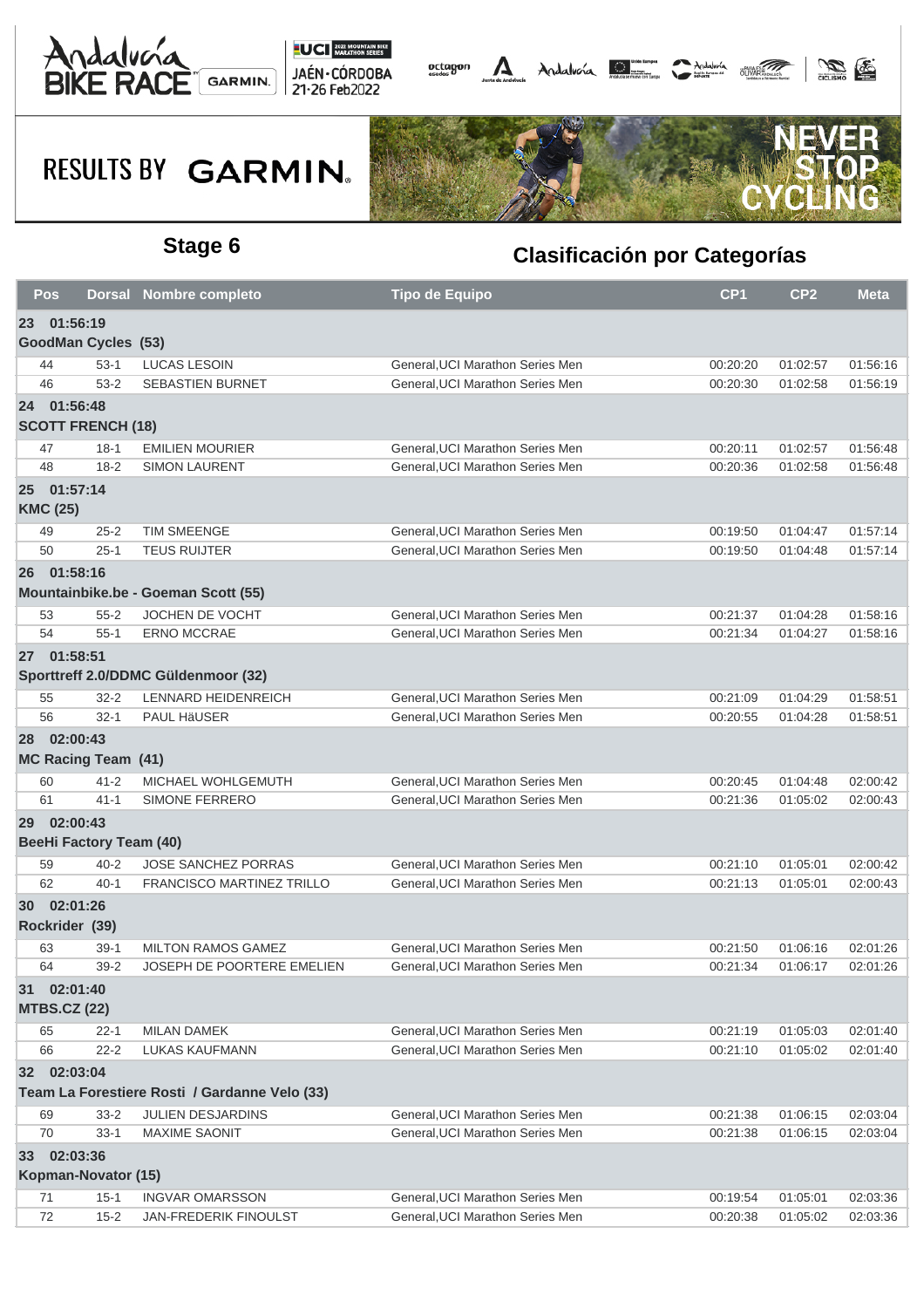





| Pos                     |                               | Dorsal Nombre completo                                            | <b>Tipo de Equipo</b>            | CP <sub>1</sub> | CP <sub>2</sub> | <b>Meta</b> |
|-------------------------|-------------------------------|-------------------------------------------------------------------|----------------------------------|-----------------|-----------------|-------------|
| 34 02:04:30             |                               |                                                                   |                                  |                 |                 |             |
|                         |                               | Team Rocklube - Texpa Simplon (26)                                |                                  |                 |                 |             |
| 75                      | $26 - 2$                      | <b>DOMINIK SCHWAIGER</b>                                          | General, UCI Marathon Series Men | 00:23:36        | 01:08:26        | 02:04:30    |
| 76                      | $26-1$                        | PHILIP HANDL                                                      | General, UCI Marathon Series Men | 00:21:35        | 01:08:26        | 02:04:30    |
| 35 02:04:35             |                               |                                                                   |                                  |                 |                 |             |
| <b>Bike Corner (58)</b> |                               |                                                                   |                                  |                 |                 |             |
| 77                      | $58-1$                        | ALEXANDRE BARBEROUX                                               | General, UCI Marathon Series Men | 00:22:16        | 01:08:04        | 02:04:35    |
| 78                      | $58 - 2$                      | ADRIEN ROQUEBRUN                                                  | General, UCI Marathon Series Men | 00:22:21        | 01:08:04        | 02:04:35    |
| 36 02:05:51             |                               |                                                                   |                                  |                 |                 |             |
|                         |                               | <b>CICLOS CARRASCO - ARRUEDA (54)</b>                             |                                  |                 |                 |             |
| 79                      | $54 - 2$                      | ALBERTO CARRASCO YELAMOS                                          | General, UCI Marathon Series Men | 00:22:43        | 01:08:28        | 02:05:51    |
| 80                      | $54-1$                        | JUAN MIGUEL PEREZ DOBLADO                                         | General, UCI Marathon Series Men | 00:22:42        | 01:08:27        | 02:05:51    |
| 37 02:06:53             |                               |                                                                   |                                  |                 |                 |             |
|                         |                               | Kanina bikes-sporting pursuits 3 (69)                             |                                  |                 |                 |             |
| 81                      | 69-1                          | <b>LUCAS GALIANO TORRES</b>                                       | General, UCI Marathon Series Men | 00:21:53        | 01:07:56        | 02:06:52    |
| 82                      | 69-2                          | JAVIER REQUENA COLLADO                                            | General.UCI Marathon Series Men  | 00:21:54        | 01:07:56        | 02:06:53    |
| 38 02:07:35             |                               |                                                                   |                                  |                 |                 |             |
|                         | <b>TEAM VTT Saint-Lô (35)</b> |                                                                   |                                  |                 |                 |             |
| 85                      | $35-1$                        | ARNAUD BLANCHARD                                                  | General, UCI Marathon Series Men | 00:22:43        | 01:09:56        | 02:07:35    |
| 86                      | $35 - 2$                      | <b>JULIEN COUSIN</b>                                              | General.UCI Marathon Series Men  | 00:22:47        | 01:09:57        | 02:07:35    |
| 39 02:07:48             |                               |                                                                   |                                  |                 |                 |             |
|                         |                               | <b>BIZZIS TEAM - BICILAB (65)</b>                                 |                                  |                 |                 |             |
| 87                      | $65 - 2$                      | JORGE OCAÑA ESTEBAN                                               | General, UCI Marathon Series Men | 00:23:36        | 01:10:04        | 02:07:47    |
| 88                      | $65 - 1$                      | CARLOS MARTIN JIMENEZ                                             | General, UCI Marathon Series Men | 00:23:35        | 01:10:04        | 02:07:48    |
| 40 02:10:11             |                               |                                                                   |                                  |                 |                 |             |
|                         | Team Trijuansa (47)           |                                                                   |                                  |                 |                 |             |
| 93                      | $47 - 2$                      | FRANCISCO GONZALEZ GARCIA                                         | General, UCI Marathon Series Men | 00:23:36        | 01:10:35        | 02:10:11    |
| 94                      | $47 - 1$                      | FRANCISCO JAVIER PRADOS GARRIDO General, UCI Marathon Series Men  |                                  | 00:23:32        | 01:10:35        | 02:10:11    |
| 41 02:11:07             |                               |                                                                   |                                  |                 |                 |             |
|                         | Harman Bikes Team (71)        |                                                                   |                                  |                 |                 |             |
| 98                      | $71 - 2$                      | FERNANDO GONZALEZ GODINO                                          | General, UCI Marathon Series Men | 00:26:38        | 01:12:32        | 02:11:07    |
| 100                     | $71 - 1$                      | FRANCISCO JAVIER CASTILLA PORRAS General, UCI Marathon Series Men |                                  | 00:26:32        | 01:12:32        | 02:11:07    |
|                         |                               |                                                                   |                                  |                 |                 |             |
| 42 02:11:28             |                               | Apedales/Descanso Hercules (62)                                   |                                  |                 |                 |             |
|                         |                               |                                                                   |                                  |                 |                 |             |
| 105                     | $62 - 1$                      | MANUEL CEBADA PERIÑAN                                             | General, UCI Marathon Series Men | 00:22:36        | 01:09:57        | 02:11:28    |
| 106                     | $62 - 2$                      | RAFAEL TUBIO RODRIGUEZ                                            | General, UCI Marathon Series Men | 00:22:32        | 01:09:57        | 02:11:28    |
| 43 02:12:51             |                               |                                                                   |                                  |                 |                 |             |
| La Dupla (44)           |                               |                                                                   |                                  |                 |                 |             |
| 111                     | $44 - 1$                      | CESAR MATO ALONSO                                                 | General, UCI Marathon Series Men | 00:23:37        | 01:10:04        | 02:12:51    |
| 112                     | 44-2                          | OSCAR PUJOL MUÑOZ                                                 | General, UCI Marathon Series Men | 00:23:39        | 01:10:04        | 02:12:51    |
| 44 02:13:39             |                               |                                                                   |                                  |                 |                 |             |
|                         |                               | <b>COTEXA IMPORALIA TEAM 1 (51)</b>                               |                                  |                 |                 |             |
| 113                     | $51 - 2$                      | ALFONSO RAEL GALLARDO                                             | General, UCI Marathon Series Men | 00:23:40        | 01:12:46        | 02:13:38    |
| 114                     | $51 - 1$                      | ANTONIO JESUS LEON SANCHEZ                                        | General, UCI Marathon Series Men | 00:24:03        | 01:12:51        | 02:13:39    |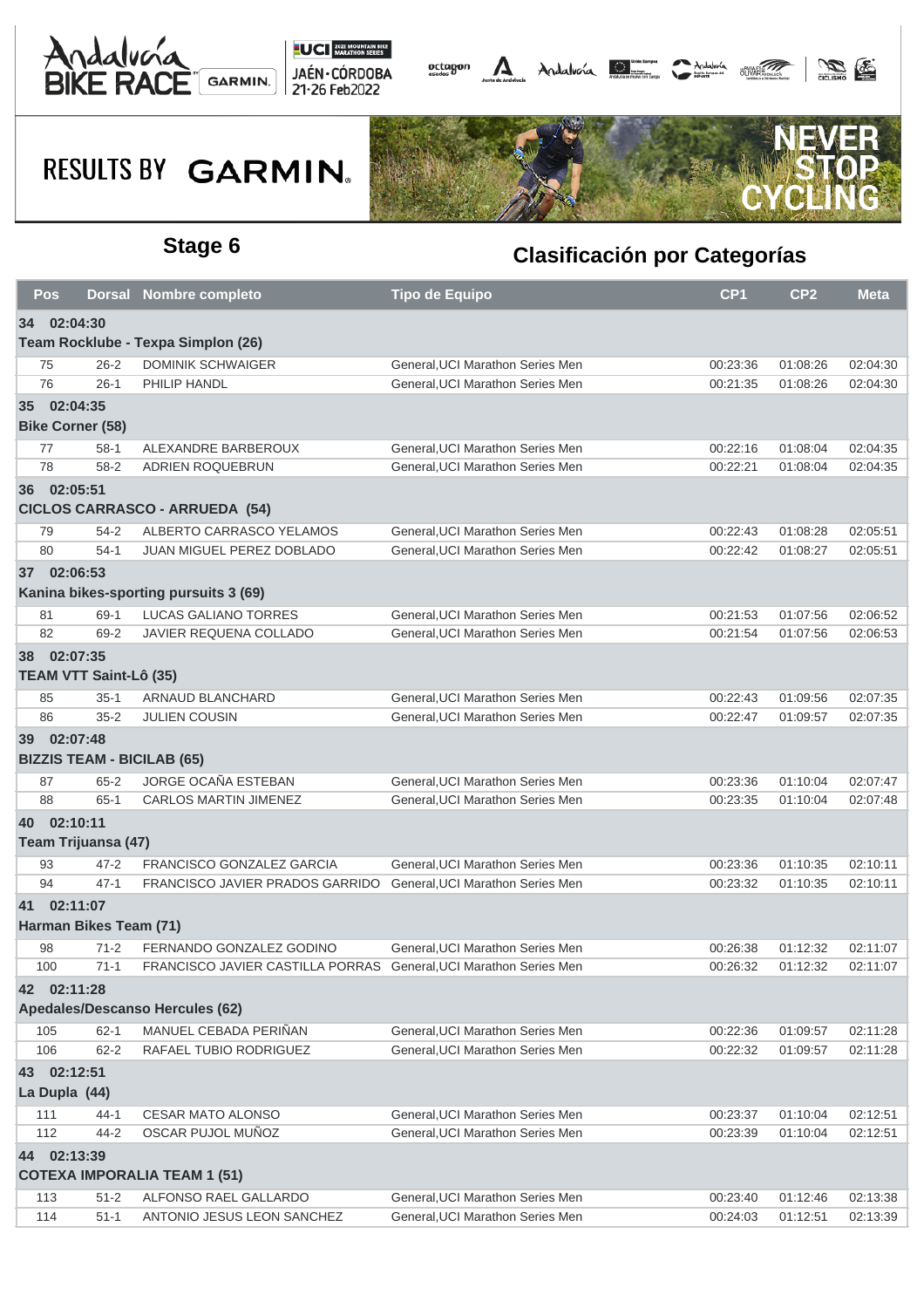





| Pos                                         |          | <b>Dorsal Nombre completo</b>       | <b>Tipo de Equipo</b>            | CP <sub>1</sub> | CP <sub>2</sub> | <b>Meta</b> |
|---------------------------------------------|----------|-------------------------------------|----------------------------------|-----------------|-----------------|-------------|
| 45 02:15:11<br><b>BH VIBIKE (68)</b>        |          |                                     |                                  |                 |                 |             |
| 123                                         | $68 - 1$ | ALVARO OLASOLO DON                  | General, UCI Marathon Series Men | 00:24:20        | 01:13:49        | 02:15:11    |
| 124                                         | 68-2     | ZIGOR URAIN ZABALA                  | General, UCI Marathon Series Men | 00:24:30        | 01:13:49        | 02:15:11    |
| 46 02:15:52<br>FitStudio CDE 2 (59)         |          |                                     |                                  |                 |                 |             |
| 127                                         | $59-1$   | EDUARDO FUENTES DIEGO               | General, UCI Marathon Series Men | 00:25:31        | 01:14:48        | 02:15:51    |
| 128                                         | $59 - 2$ | MIGUEL PAJUELO FERNANDEZ            | General, UCI Marathon Series Men | 00:25:31        | 01:14:47        | 02:15:52    |
| 47 02:17:57                                 |          |                                     |                                  |                 |                 |             |
| <b>TACTIC HQ Team (46)</b>                  |          |                                     |                                  |                 |                 |             |
| 135                                         | $46 - 1$ | DAAN VAN MEEUWEN                    | General, UCI Marathon Series Men | 00:23:28        | 01:12:48        | 02:17:57    |
| 136                                         | $46 - 2$ | ROBERT MASO VIDAL                   | General, UCI Marathon Series Men | 00:23:31        | 01:12:48        | 02:17:57    |
| 48 02:18:28                                 |          | Ales Team Solidario - Agro Rey (64) |                                  |                 |                 |             |
| 137                                         | 64-2     | <b>SERGIO SEBASTIAN MATERA</b>      | General, UCI Marathon Series Men | 00:24:27        | 01:15:04        | 02:18:28    |
| 138                                         | $64-1$   | ANTONIO JOSE CHICA JIMENEZ          | General, UCI Marathon Series Men | 00:24:28        | 01:15:04        | 02:18:28    |
| 49 02:19:22                                 |          |                                     |                                  |                 |                 |             |
|                                             |          | <b>AEROSPORT COFERPU (76)</b>       |                                  |                 |                 |             |
| 145                                         | $76-1$   | CAMILO JESUS ESPINOSA OZAEZ         | General, UCI Marathon Series Men | 00:24:43        | 01:14:02        | 02:19:22    |
| 146                                         | $76 - 2$ | JUAN SEBASTIAN MARTINEZ LOPEZ       | General, UCI Marathon Series Men | 00:24:44        | 01:14:02        | 02:19:22    |
| 50 02:21:35<br><b>TEAM ADDICT BIKE (61)</b> |          |                                     |                                  |                 |                 |             |
| 159                                         | $61 - 2$ | <b>JUDICAEL SOLIER</b>              | General, UCI Marathon Series Men | 00:24:21        | 01:15:37        | 02:21:34    |
| 160                                         | $61 - 1$ | THEO DUMALANEDE                     | General, UCI Marathon Series Men | 00:24:00        | 01:15:37        | 02:21:35    |
| 51 02:23:14                                 |          |                                     |                                  |                 |                 |             |
|                                             |          | <b>SYMISUR CENTAURO BIKES (43)</b>  |                                  |                 |                 |             |
| 175                                         | $43 - 2$ | CARLOS JAVIER ARENAS CHACON         | General, UCI Marathon Series Men | 00:25:19        | 01:17:59        | 02:23:14    |
| 176                                         | $43 - 1$ | <b>JESUS BRACHO BENITEZ</b>         | General, UCI Marathon Series Men | 00:25:28        | 01:17:59        | 02:23:14    |
| 52 02:24:11<br><b>MMR AUCALGA (74)</b>      |          |                                     |                                  |                 |                 |             |
| 179                                         | 74-1     | CANDIDO CARRERA ESTEVEZ             | General, UCI Marathon Series Men | 00:26:11        | 01:19:21        | 02:24:11    |
| 180                                         | 74-2     | VIDAL CELIS ZABALA                  | General.UCI Marathon Series Men  | 00:26:08        | 01:19:21        | 02:24:11    |
| 53 02:25:12                                 |          | <b>GARMIN CORPORATE TEAM (48)</b>   |                                  |                 |                 |             |
| 189                                         | $48 - 2$ | RAUL RAPOSO MATEO                   | General, UCI Marathon Series Men | 00:26:47        | 01:19:18        | 02:25:12    |
| 190                                         | $48 - 1$ | <b>GERARD VALLES LLORD</b>          | General, UCI Marathon Series Men | 00:27:09        | 01:19:19        | 02:25:12    |
| 54 02:25:39                                 |          |                                     |                                  |                 |                 |             |
|                                             |          | Canyon Northwave MTB Team 2 (8)     |                                  |                 |                 |             |
| 191                                         | $8 - 1$  | <b>KRISTIAN HYNEK</b>               | General, UCI Marathon Series Men | 00:18:51        | 01:00:02        | 02:25:39    |
| 192                                         | $8 - 2$  | NICOLAS SESSLER                     | General, UCI Marathon Series Men | 00:19:39        | 01:00:52        | 02:25:39    |
| 55 02:25:58<br>Roge's team (72)             |          |                                     |                                  |                 |                 |             |
| 193                                         | $72 - 2$ | <b>JOSE JAIME NIETO RUIZ</b>        | General, UCI Marathon Series Men | 00:26:13        | 01:19:08        | 02:25:58    |
| 194                                         | $72-1$   | ROGELIO NIETO RUIZ                  | General, UCI Marathon Series Men | 00:26:09        | 01:19:08        | 02:25:58    |